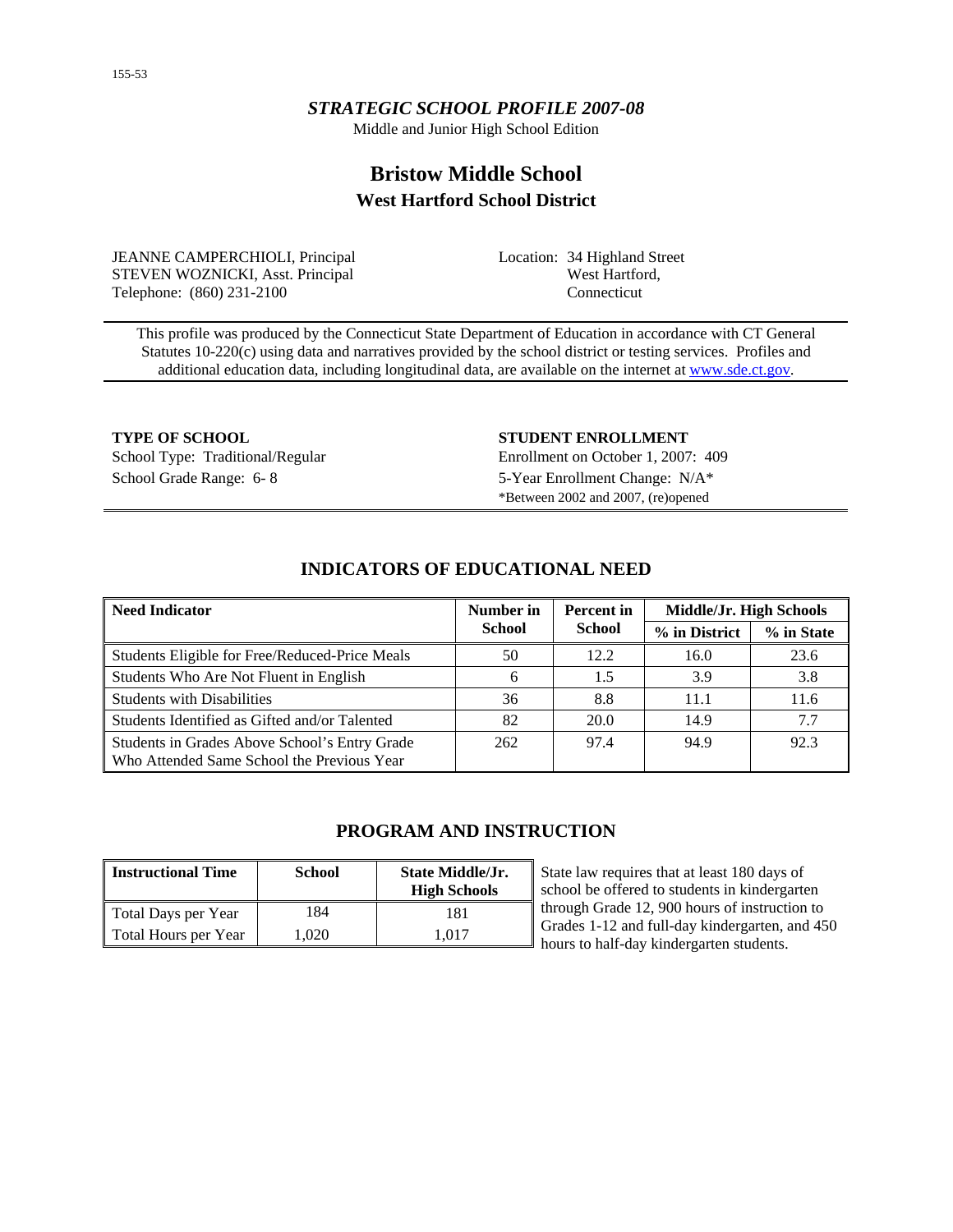| Average Class Size | <b>School</b> | <b>District</b> | <b>State</b> | <b>Enrollment in Selected High School Level Courses</b> |        |                 |              |
|--------------------|---------------|-----------------|--------------|---------------------------------------------------------|--------|-----------------|--------------|
| ll Grade 5         | N/A           | N/A             | N/A          | <b>Percent of Grade 8</b>                               | School | <b>District</b> | <b>State</b> |
| ll Grade 7         | 23.3          | 20.3            | 20.5         | <b>Students Taking</b>                                  |        |                 |              |

| <b>Enrollment in Selected High School Level Courses</b>                                          |      |      |      |  |  |  |  |
|--------------------------------------------------------------------------------------------------|------|------|------|--|--|--|--|
| <b>Percent of Grade 8</b><br>School<br><b>District</b><br><b>State</b><br><b>Students Taking</b> |      |      |      |  |  |  |  |
| Mathematics                                                                                      | 43.4 | 47.0 | 31.2 |  |  |  |  |
| World Language                                                                                   | 84.5 | 86.3 | 16 4 |  |  |  |  |

| <b>Estimated Hours of Instruction Per Year in Selected Subject Areas</b> |                   |              |  |  |  |  |
|--------------------------------------------------------------------------|-------------------|--------------|--|--|--|--|
| <b>Grade 8</b>                                                           | School            | <b>State</b> |  |  |  |  |
| Art                                                                      | 42                | 40           |  |  |  |  |
| <b>Computer Education</b>                                                | $\mathbf{\Omega}$ | 21           |  |  |  |  |
| <b>English Language Arts</b>                                             | 129               | 171          |  |  |  |  |
| Family and Consumer Science                                              | 0                 | 17           |  |  |  |  |
| Health                                                                   | 68                | 24           |  |  |  |  |
| Mathematics                                                              | 129               | 149          |  |  |  |  |
| Music                                                                    | 77                | 15           |  |  |  |  |
| Physical Education                                                       | 68                | 55           |  |  |  |  |
| Reading                                                                  | $\Omega$          | 95           |  |  |  |  |
| Science                                                                  | 129               | 144          |  |  |  |  |
| <b>Social Studies</b>                                                    | 129               | 144          |  |  |  |  |
| <b>Technology Education</b>                                              | 42                | 26           |  |  |  |  |
| World Languages                                                          | 129               | 97           |  |  |  |  |

### **World Language**

Formal instruction (at least 1 hour per week) in French and Spanish starts in Grade 6 in this school. Statewide, 31.7% of elementary and middle schools that serve Grade 6 start world language instruction by this grade.

### **Lunch**

An average of 30 minutes is provided for lunch during full school days.

E indicates elective, I indicates integrated courses.

| <b>Special Programs</b>                                                                                                 | <b>School</b> |                 | Middle/Jr. High Schools |  |
|-------------------------------------------------------------------------------------------------------------------------|---------------|-----------------|-------------------------|--|
|                                                                                                                         |               | <b>District</b> | <b>State</b>            |  |
| % of K-12 Students in Bilingual Education Program or Receiving<br>English as a Second Language Services                 | 1.5           | 3.8             | 3.7                     |  |
| % of Identified Gifted and/or Talented Students Who Received<br><b>Services</b>                                         | 100.0         | 100.0           | 68.9                    |  |
| % of Special Education Students Attending This School Who Spent<br>Over 79% of Their Time with Their Non-Disabled Peers | 94.4          | 64.2            | 74.4                    |  |

### **LIBRARY AND COMPUTERS**

Free on-line access to periodicals, newspapers, and other resources is available to all Connecticut schools through the Connecticut Digital Library at

| <b>Instructional Computers and Library</b>        | <b>School</b> |                 | Middle/Jr. High Schools |  |  |
|---------------------------------------------------|---------------|-----------------|-------------------------|--|--|
| <b>Materials</b>                                  |               | <b>District</b> | <b>State</b>            |  |  |
| # of Students Per Computer                        | 2.2           | 2.2             | 2.7                     |  |  |
| % of Computers with Internet Access               | 100.0         | 99.9            | 98.8                    |  |  |
| % of Computers that are High or Moderate<br>Power | 100.0         | 99.5            | 94.7                    |  |  |
| # of Print Volumes Per Student*                   | 22.3          | 29.2            | 20.5                    |  |  |
| # of Print Periodical Subscriptions               | 21            | 32              | 27                      |  |  |

www.iconn.org. \*Because a certain number of volumes are needed for a library of adequate breadth and depth, a small school may need a higher number of volumes per student.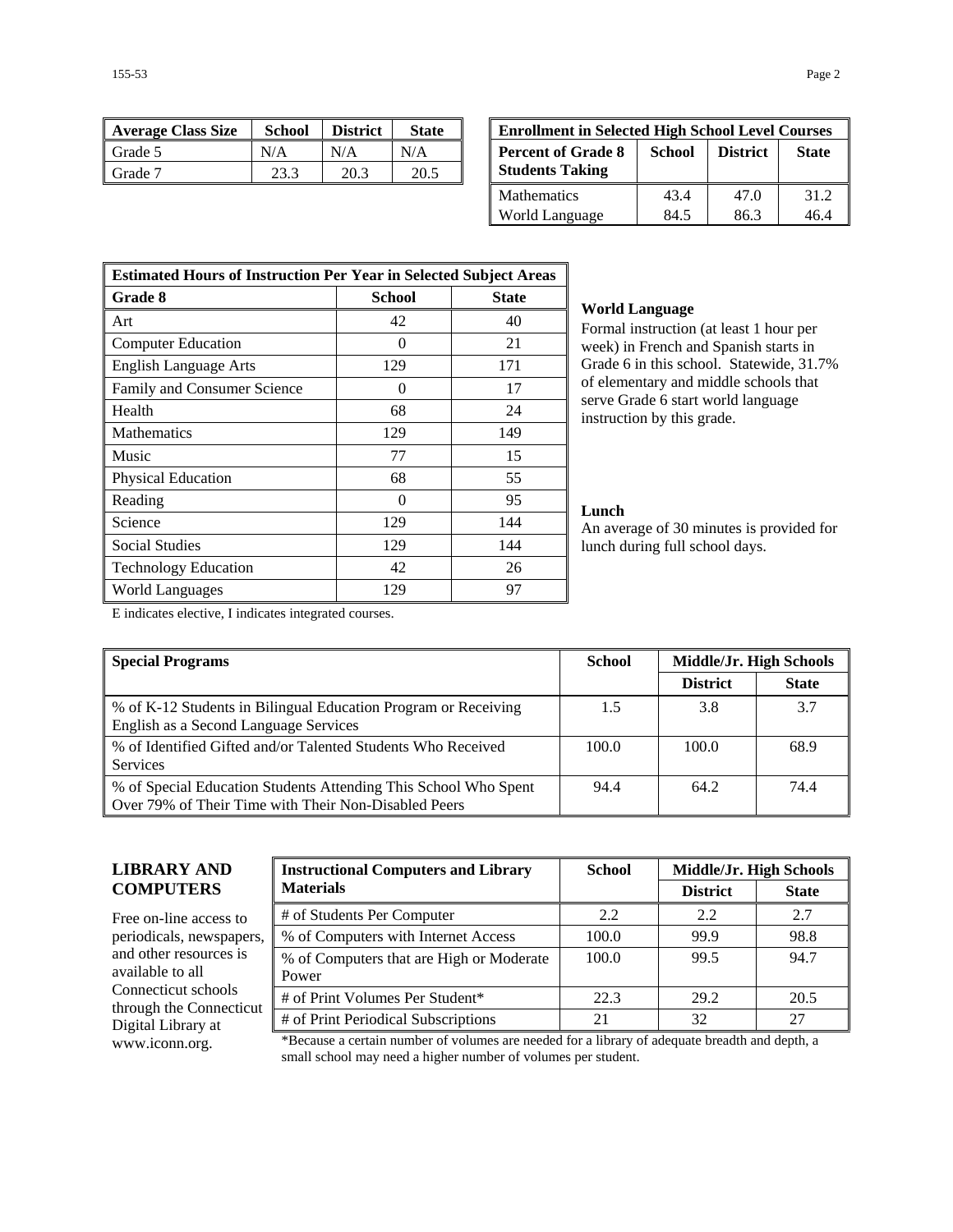### **SCHOOL STAFF**

| <b>Full-Time Equivalent Count of School Staff</b>                               |       |  |  |  |
|---------------------------------------------------------------------------------|-------|--|--|--|
| General Education: Teachers and Instructors                                     | 32.20 |  |  |  |
| Paraprofessional Instructional Assistants                                       | 2.40  |  |  |  |
| Special Education: Teachers and Instructors                                     | 2.50  |  |  |  |
| Paraprofessional Instructional Assistants                                       | 1.80  |  |  |  |
| Library/Media Specialists and Assistants                                        | 1.00  |  |  |  |
| Administrators, Coordinators, and Department Chairs                             | 3.53  |  |  |  |
| Instructional Specialists Who Support Teachers (e.g., subject area specialists) | 0.00  |  |  |  |
| Counselors, Social Workers, and School Psychologists                            | 3.10  |  |  |  |
| <b>School Nurses</b>                                                            | 1.00  |  |  |  |
| Other Staff Providing Non-Instructional Services and Support                    | 9.50  |  |  |  |

he full-time ivalent count, staff mbers working t-time in the ool are counted as action of full-time. example, a cher who works f-time in a school ntributes 0.50 to the ool's staff count.

| <b>Teachers and Instructors</b>                          | <b>School</b> | Middle/Jr. High Schools |              |
|----------------------------------------------------------|---------------|-------------------------|--------------|
|                                                          |               | <b>District</b>         | <b>State</b> |
| Average Number of Years of Experience in Education       | 13.7          | 12.6                    | 13.8         |
| % with Master's Degree or Above                          | 78.9          | 77.7                    | 75.5         |
| Classroom Teacher Attendance, 2006-07: Average # of Days | 5.4           | 6.8                     | 9.0          |
| Absent Due to Illness or Personal Time                   |               |                         |              |
| % Assigned to Same School the Previous Year              | 68.4          | 73.6                    | 74.9         |

#### **HOME AND SCHOOL COMMUNICATION AND SUPPORT**

**Teacher E-Mail Addresses:** All teachers at this school have been issued e-mail addresses.

**Online Homework Information:** A portion of the school's website is devoted to homework pages.

The following narrative about how this school promotes and supports parental involvement was submitted by this school.

Bristow Middle School takes communication with and support for parents very seriously. Over the course of our first three years of operation we have created structures for home school communication.

• A monthly newsletter keeps parents well informed about events, activities and programs at the school. This year we sent it home electronically to reach more parents.

• The PTO is an active part of the school, holding periodic information evenings for parents, as well as holding activity evenings which draw families.

• We have developed a school website that provides a great deal of information about the school and contains resources for parents; links to team pages which provide specific information about team activities, homework, and expectations; and links to district curriculum.

• Our guidance counselors hold a guidance night for all interested parents.

• Parent conferences are held twice during the school year, with added conferences as needed. In addition, all students receive progress reports at the half-way point between our four report cards, providing eight reports each year for all students.

• Most teachers post homework assignments on their web pages, and all teachers record homework assignments on a telephone homework hotline.

• All teachers hold a curriculum night for parents early in the school year in order to inform them of the course content, expectations for behavior, expectations for homework completion, and grading practices. At this time they share their email addresses, web page information, homework hotline information, and phone contact information in order to facilitate ease of communication.

• Every student is given a planner at the beginning of the school year to record homework, as well as to provide another vehicle for home school communication.

• Our PTO and Guidance Counselors work cooperatively to provide and schedule parent tutors for students experiencing difficulty in school.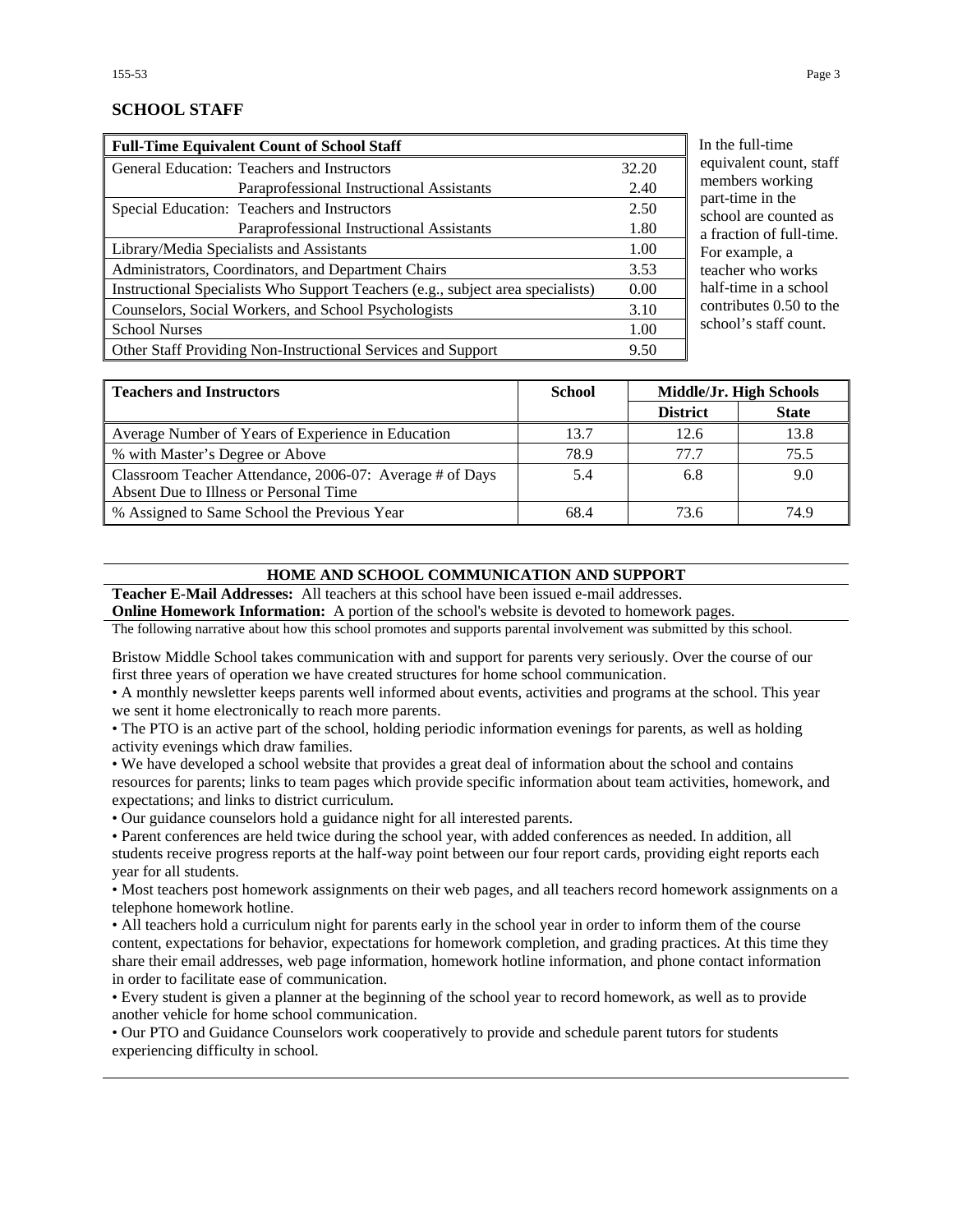| <b>Student Race/Ethnicity</b>                     |     |      |  |  |  |  |  |
|---------------------------------------------------|-----|------|--|--|--|--|--|
| <b>Race/Ethnicity</b><br><b>Number</b><br>Percent |     |      |  |  |  |  |  |
| American Indian                                   |     | 0.2  |  |  |  |  |  |
| Asian American                                    | 28  | 6.8  |  |  |  |  |  |
| <b>Black</b>                                      | 35  | 8.6  |  |  |  |  |  |
| Hispanic                                          | 58  | 14.2 |  |  |  |  |  |
| White                                             | 287 | 70.2 |  |  |  |  |  |
| <b>Total Minority</b>                             | 122 | 29.8 |  |  |  |  |  |

### **SCHOOL DIVERSITY**

**Percent of Minority Professional Staff:** 1.9%

**Open Choice:** 2 students attended this school as part of the Open Choice program. Open Choice brings students from urban areas to attend school in suburban or rural towns, and students from non-urban areas to attend city schools.

**Non-English Home Language**: 13.2% of this school's students (excluding prekindergarten students) come from homes where English is not the primary language. The number of non-English home languages is 16.

### **EFFORTS TO REDUCE RACIAL, ETHNIC, AND ECONOMIC ISOLATION**

Below is the description submitted by this school of how it provides educational opportunities for its students to interact with students and teachers from diverse racial, ethnic, and economic backgrounds.

In its third year of operation, Bristow Middle School enhanced its initial efforts, started during the 2005-2006 school year, and continued in the 2007-2008 school year, to provide many opportunities for students in this area.

• Bristow Middle School is a school of choice, drawing its own diverse student body from across the West Hartford School District.

• Bristow had three students enrolled who were from Hartford and participating in the Project Choice program.

• Our after school intramural program, as well as clubs and activities continued to draw a diverse group of students who interacted in a non-academic setting.

• Bristow continued to have both a World Drumming and a World Dance group this year. These groups were designed to draw in our minority students and we were successful in doing so.

• We afforded all of the 7th and 8th grade students the opportunity to understand the culture of other countries through performances of our own World Drumming and World Dance groups.

• All of our students were afforded the opportunity to understand the cultures of Central and South America through a performance by Dancers of the Americas.

• Through the district wide program of interscholastic track and field, we had 72 students, which represented 15% of our student population participates in spring and fall competitions with other West Hartford Middle Schools. This is and increase from 11% during the 2006-2007 school year.

### **STUDENT PERFORMANCE AND BEHAVIOR**

| <b>Physical Fitness: % Reaching</b><br><b>Health Standard on All Four Tests*</b> | <b>School</b> | <b>District</b> | <b>State</b> | % of Schools in State with Equal or<br><b>Lower Percent Reaching Standard</b> |
|----------------------------------------------------------------------------------|---------------|-----------------|--------------|-------------------------------------------------------------------------------|
| Grade 4                                                                          | N/A           | N/A             | N/A          | N/A                                                                           |
| Grade 6                                                                          | 33.6          | 25.6            | 35.4         | 48.3                                                                          |
| Grade 8                                                                          | 36.2          | 46.5            | 37.0         | 49.6                                                                          |

\*Includes tests for flexibility, abdominal strength and endurance, upper-body strength and aerobic endurance.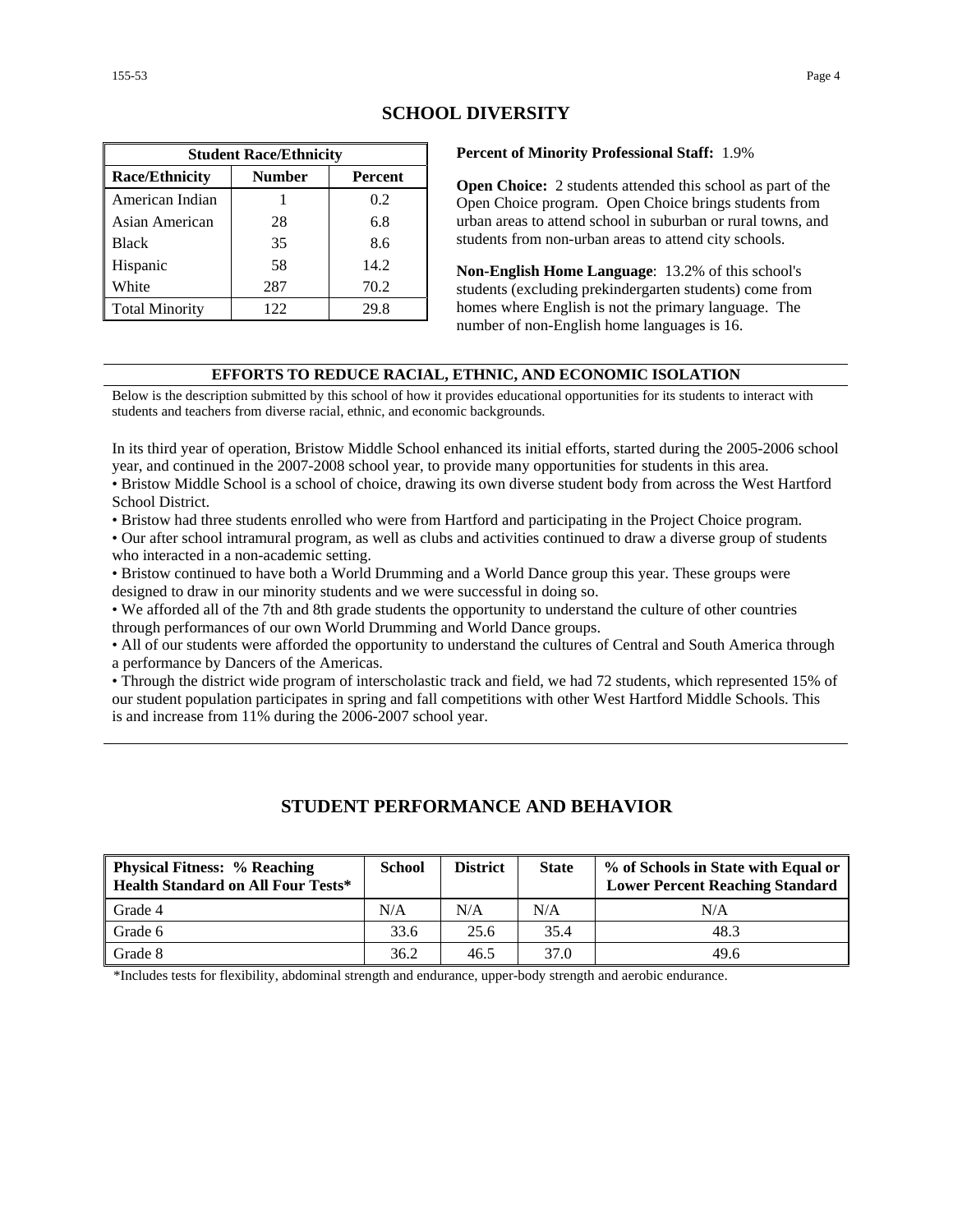| <b>Grade and CMT</b><br><b>Subject Area</b> | <b>School</b> | <b>District</b> | <b>State</b> | % of Schools in State<br>with Equal or Lower | These results reflect                       |
|---------------------------------------------|---------------|-----------------|--------------|----------------------------------------------|---------------------------------------------|
|                                             |               |                 |              | <b>Percent Meeting Goal</b>                  | the performance of                          |
| Grade 4 Reading                             | N/A           | N/A             | N/A          | N/A                                          | students with                               |
| Writing                                     | N/A           | N/A             | N/A          | N/A                                          | scoreable tests who<br>were enrolled in the |
| <b>Mathematics</b>                          | N/A           | N/A             | N/A          | N/A                                          | district at the time of                     |
| Grade 5 Reading                             | N/A           | N/A             | N/A          | N/A                                          | testing, regardless of                      |
| Writing                                     | N/A           | N/A             | N/A          | N/A                                          | the length of time                          |
| <b>Mathematics</b>                          | N/A           | N/A             | N/A          | N/A                                          | they were enrolled<br>in the district.      |
| Science                                     | N/A           | N/A             | N/A          | N/A                                          | Results for fewer<br>than 20 students are   |
| Grade 6 Reading                             | 81.3          | 74.6            | 66.3         | 77.4                                         |                                             |
| Writing                                     | 80.6          | 73.7            | 61.9         | 86.1                                         | not presented.                              |
| <b>Mathematics</b>                          | 83.5          | 78.7            | 66.4         | 81.7                                         |                                             |
| Grade 7 Reading                             | 86.2          | 83.3            | 71.1         | 79.5                                         | For more detailed<br>CMT results, go to     |
| Writing                                     | 79.0          | 72.6            | 62.0         | 80.2                                         | www.ctreports.                              |
| Mathematics                                 | 84.1          | 75.5            | 63.0         | 85.8                                         |                                             |
| Grade 8 Reading                             | 79.1          | 76.1            | 64.8         | 70.6                                         |                                             |
| Writing                                     | 74.4          | 75.1            | 63.4         | 64.8                                         |                                             |
| <b>Mathematics</b>                          | 76.7          | 73.2            | 60.8         | 73.1                                         |                                             |
| Science                                     | 76.7          | 71.2            | 58.6         | 73.5                                         |                                             |

**Connecticut Mastery Test, Fourth Generation, % Meeting State Goal.** The Goal level is more demanding than the Proficient level, but not as high as the Advanced level, reported in the No Child Left Behind Report Cards.

To see the NCLB Report Card for this school, go to [www.sde.ct.gov](http://www.sde.ct.gov/) and click on "No Child Left Behind."

| <b>Student Attendance</b> | School | District Middle/Jr. High<br><b>Schools</b> | <b>State Middle/Jr. High</b><br><b>Schools</b> |
|---------------------------|--------|--------------------------------------------|------------------------------------------------|
| % Present on October 1    | 95.6   | 96.6                                       | 96.5                                           |

#### **Disciplinary Offenses**

Disciplinary offenses committed by students include all serious offenses, offenses involving drugs, alcohol, or tobacco, and all incidents resulting in suspension or expulsion. In the 2006-07 school year, 58 students were responsible for these incidents. These students represent 13.9% of the estimated number of students who attended this school at some point during the 2006-07 school year. For more information and data on disciplinary offenses, go to [www.sde.ct.gov](http://www.sde.ct.gov/), click on "CEDaR" and then on "Student Data."

| <b>Number of Incidents by Disciplinary Offense Category, 2006-07</b> |                                                                                                                                                                      |                       |
|----------------------------------------------------------------------|----------------------------------------------------------------------------------------------------------------------------------------------------------------------|-----------------------|
| <b>Offense Category</b>                                              | <b>Location of Incident</b>                                                                                                                                          |                       |
|                                                                      | School                                                                                                                                                               | <b>Other Location</b> |
| Violent Crimes Against Persons                                       |                                                                                                                                                                      |                       |
| Sexually Related Behavior                                            | $\mathcal{L}$                                                                                                                                                        |                       |
| Personally Threatening Behavior                                      | 10                                                                                                                                                                   |                       |
| Theft                                                                | 5                                                                                                                                                                    |                       |
| Physical/Verbal Confrontation                                        | 59                                                                                                                                                                   |                       |
| Fighting/Battery                                                     | 8                                                                                                                                                                    |                       |
| <b>Property Damage</b>                                               | 5                                                                                                                                                                    | 0                     |
| Weapons                                                              | $\mathcal{D}_{\mathcal{A}}^{\mathcal{A}}(\mathcal{A}) = \mathcal{D}_{\mathcal{A}}^{\mathcal{A}}(\mathcal{A}) = \mathcal{D}_{\mathcal{A}}^{\mathcal{A}}(\mathcal{A})$ | 0                     |
| Drugs/Alcohol/Tobacco                                                |                                                                                                                                                                      | 0                     |
| <b>School Policy Violations</b>                                      | 55                                                                                                                                                                   |                       |
| Total                                                                | 146                                                                                                                                                                  |                       |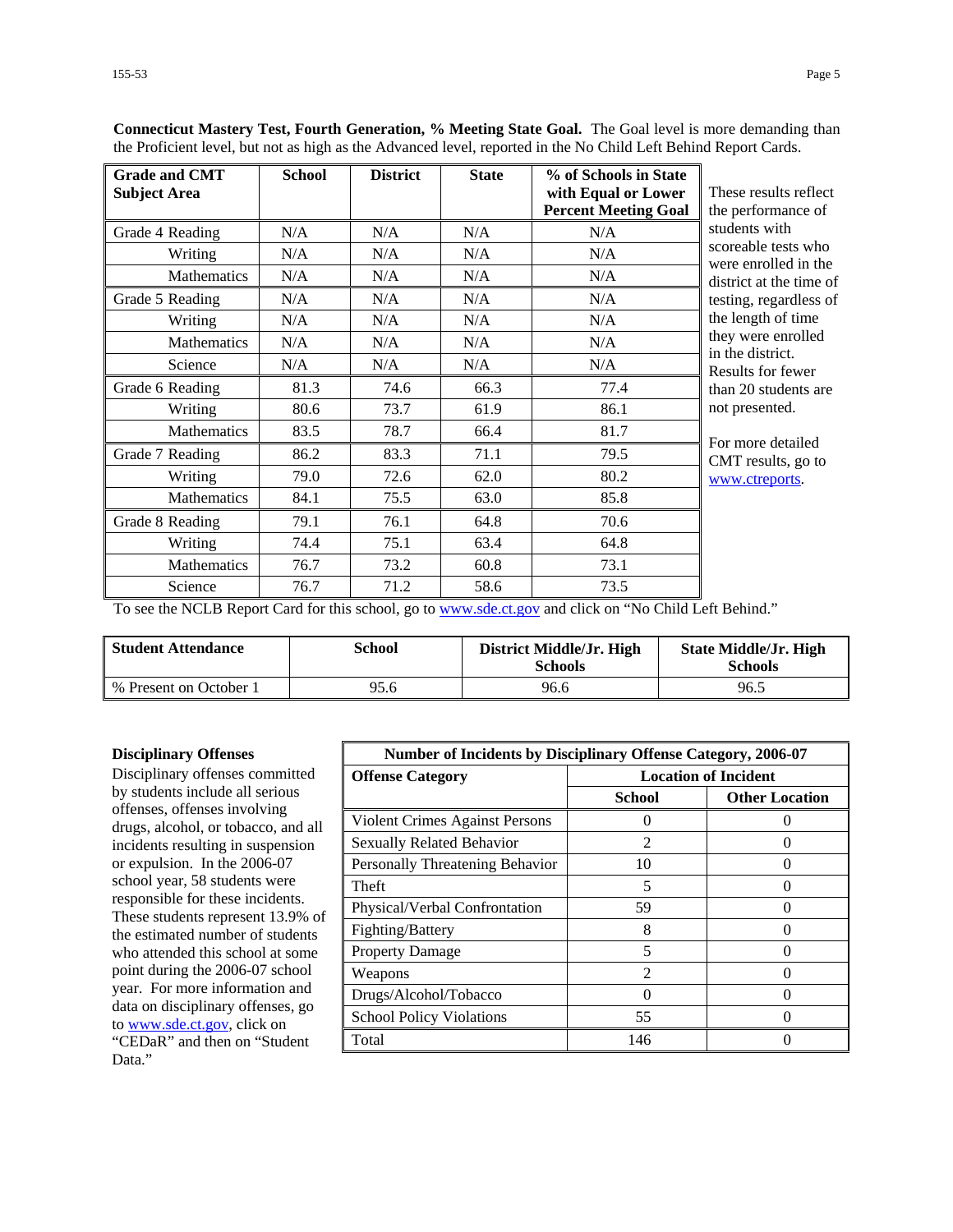#### **SCHOOL IMPROVEMENT PLANS AND ACTIVITIES**

The following narrative was submitted by this school.

During the past three years, Bristow has focused on creating and improving programs that provide added support to students in the areas of literacy and numeracy. Our schools Action Plan is focused in these areas. We have provided staff development in these areas and the district's department supervisors have assisted teachers in their departments in the infusion of literacy into their disciplines. This year teachers' formal goals and objectives were centered on student achievement.

We have created a building schedule that allows for added instructional time for students who are struggling in these areas. This instruction is scheduled from two to five days each week, and is provided by the students' classroom teachers. The focus in these academic support classes is on literacy and numeracy, with instruction specifically in identified weak areas, and integration with the students' regular math and language arts classes.

A tutoring program utilizing parents and community members as tutors has been created. The tutors work individually with students who have been identified through our guidance department. We have created programs through our guidance department to address student need in the areas of organization and homework completion. Finally, we have an active Student Assistance Team to which teacher refer students who are in greater need of assistance in academic, social, or emotional areas.

#### **SUPPLEMENTAL SCHOOL INFORMATION**

The space below was optionally used by this school to describe aspects of the school not presented elsewhere in the profile.

In our third year of operation, we continued to expand our initial efforts to create a school that meets the need of the whole child:

• Our band program expanded with the addition of a 6th grade Jazz Lab as a development group for our Bristow Big Band.

• Our theater program continued with the performance of Grease.

• Also continuing was our Student Council.

• We continued our performance groups, including the World Music Group and a World Dance Group.

• Our daily Advisory program continued as did our use of Discipline with Love and Logic as the basis of our student management program.